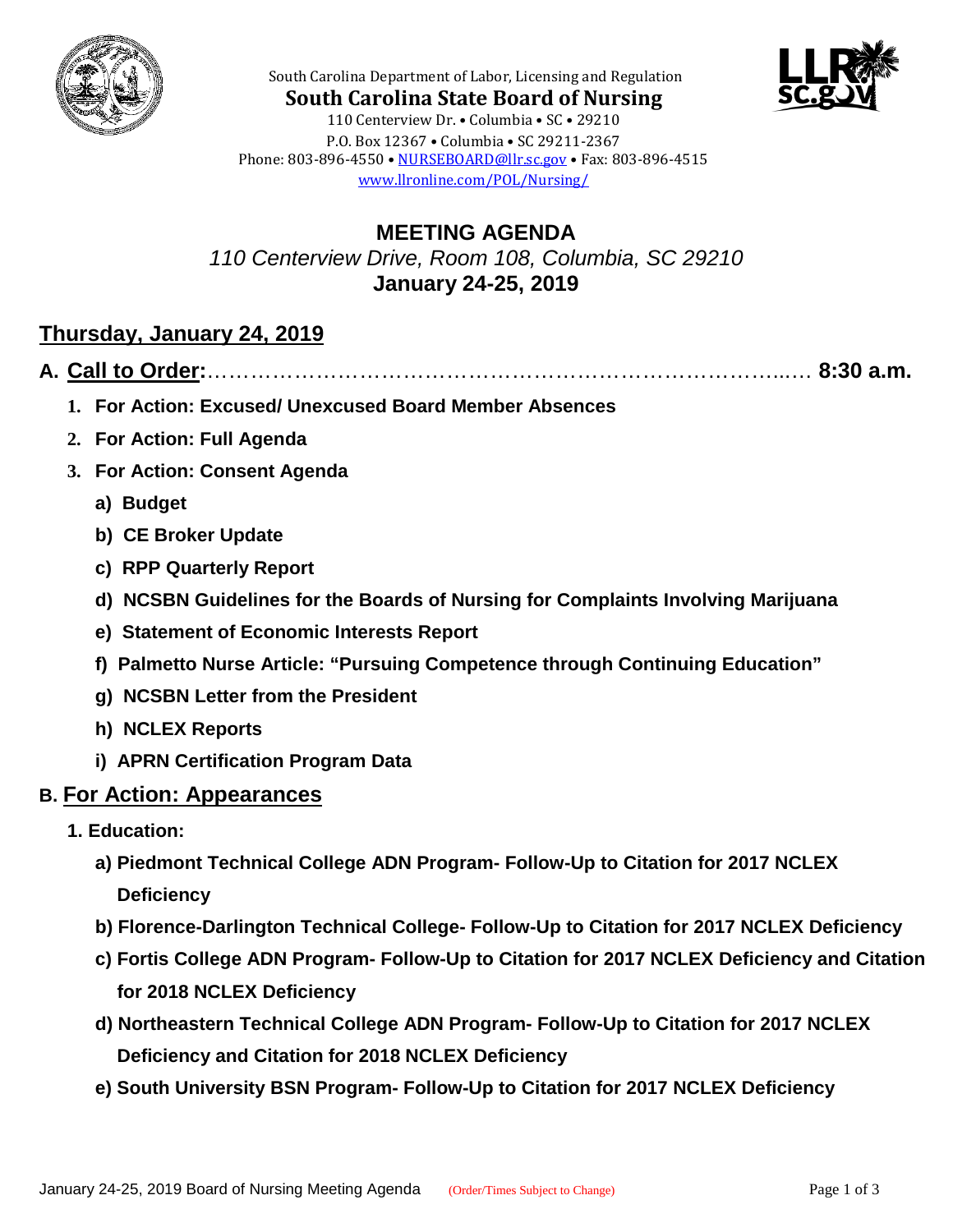| 2018-152 | 2016-654 | 2016-571 | 2017-153 | 2017-647 |
|----------|----------|----------|----------|----------|
| 2014-484 | 2016-656 | 2017-83  | 2017-645 | 2018-505 |
| 2017-593 | 2015-708 | 2014-151 | 2018-141 | 2018-95  |
| 2017-336 | 2016-147 | 2016-600 | 2018-83  | 2016-145 |
| 2017-322 | 2016-284 | 2017-595 | 2018-225 | 2018-10  |

 **2. Hearings/Discipline (Confidential/Closed Session): Office of Disciplinary Counsel**

## **C. Adjournment for the Evening**

#### **FRIDAY, JANUARY 25, 2019**

**D. Call to Order………………………………………………………………………… 8:30 a.m.**

#### **E. For Action: Appearances**

- **1. Clarification of Advisory Opinion #25 Regarding Expanded Use of Ketamine Infusions in Critical Care- Suzanne Camp, Spartanburg Regional Healthcare**
- **2. Office of Investigations and Enforcement (OIE)- Mark Sanders (Closed Session)**
	- **a) Investigative Review Committee (IRC) Report**
	- **b) Statistical Report**
- **3. Update to Discipline Guidelines (Closed Session)- Office of Disciplinary Counsel**
- **4. Medication Compounding by the APRN- Traci Collier and Ray Trotter- Board of Pharmacy**
- **5. Application Appearances (Confidential/ Closed Session)- Board of Nursing Compliance Staff**
- **Applicant One Applicant Two Applicant Three**
- **Applicant Four Applicant Five Applicant Six**
- **6. Prisma Health Midlands & Prisma Health Upstate Request Regarding Nitrous Oxide Utility in Labor and Birth- Elizabeth Bradley, Associate General Counsel, Prisma Health**
- **7. Administrator Review Report (Closed Session)- Ashley Thompson, Assistant Disciplinary Counsel**
- **8. Waived Final Order Hearing Report (Closed Session)- Prentiss Shealey, Assistant Disciplinary Counsel**
	- **2016-78 2015-496 2019-XXX**